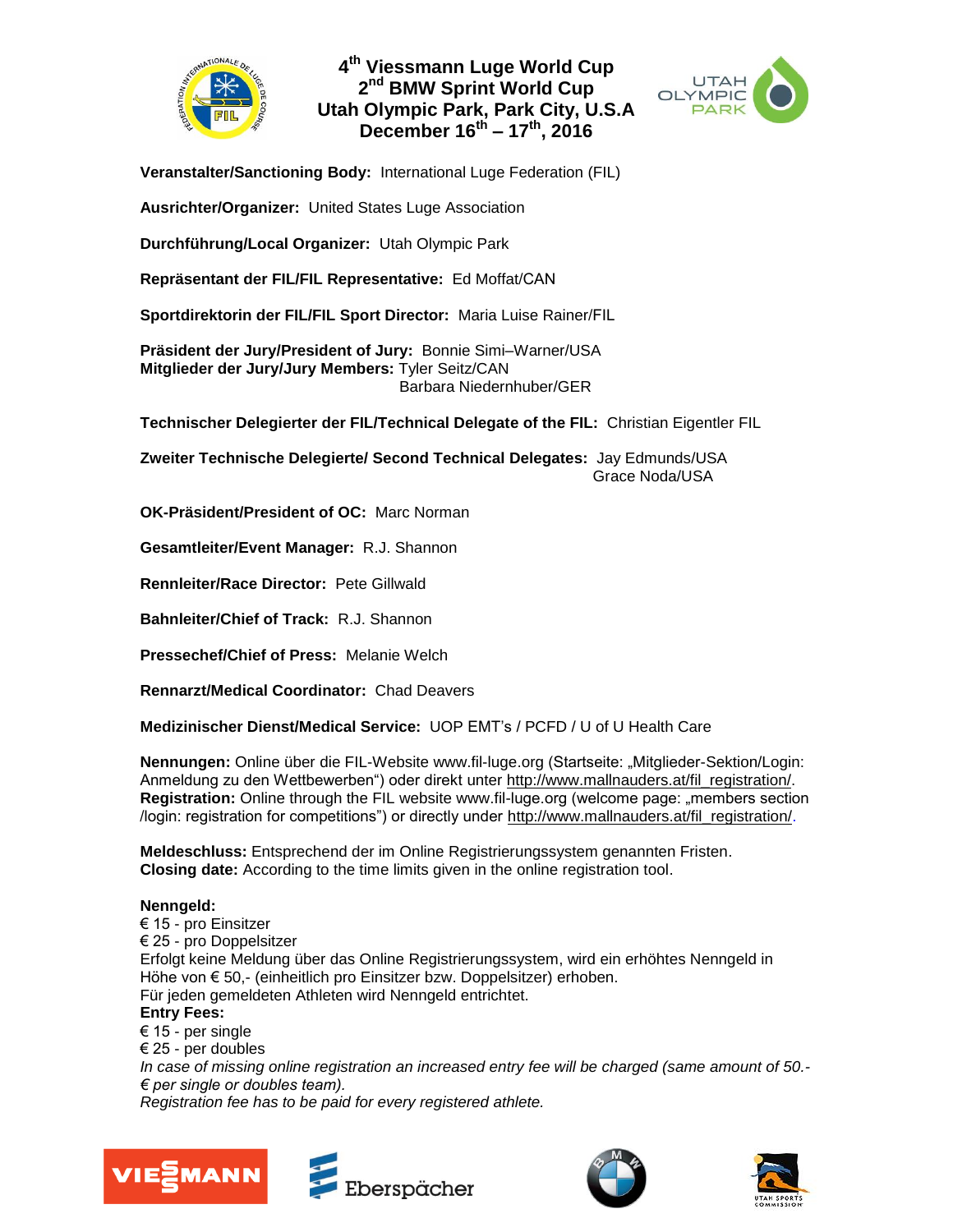

# **4 th Viessmann Luge World Cup 2 nd BMW Sprint World Cup Utah Olympic Park, Park City, U.S.A December 16 th – 17 th, 2016**



**Versicherungsschutz:** Eine gültige Unfallversicherung ist für jeden Teilnehmer Pflicht. Mit de**r** Nennung be**s**tätigt der Nationalverband den Abschluss diese**r** Versicherung. Veranstalter und Ausrichter übernehmen keine Haftung.

**Insurance:** It is the responsibility of each Federation to ensure that all of its athletes have a valid medical insurance. The organizer cannot be held liable for any accident or damage that may occur during the event.

**Reglement:** IRO, Augabe 2016 **Regulations:** IRO, edition 2016

**Rennstrecke/Race Track:** Utah Olympic Park

## **Starthöhen/Start Heights:**

 Men's: Men's Start Women's: Women's Start Doubles: Doubles Start

### **Preise/Prizes:**

 $1<sup>st</sup> - 3<sup>rd</sup>$ : Flowers  $1<sup>st</sup> - 3<sup>rd</sup>$ : Trophies  $1<sup>st</sup> - 6<sup>th</sup>$ : Medals

### **Contact Information:**

### **Kontakt des Organisationskomitees / Organizing Committee Contact:**

RJ Shannon / Track Operations Manager Utah Olympic Park P.O. Box 980337 3419 Olympic Parkway Park City, Utah 84098-0337 USA Phone: + 1 435.658.9118 Fax: + 1 435.658.4249 [rjshannon@uolf.org](mailto:rjshannon@uolf.org)

### **Pressechef / Chief of Press:**

Melanie Welch / Communications Coordinator Utah Olympic Park P.O. Box 980337 3419 Olympic Parkway Park City, Utah 84098-0337 USA Phone: + 1 435.658.4212 Fax: + 1 435.657.9650 [mwelch@uolf.org](mailto:mwelch@uolf.org)







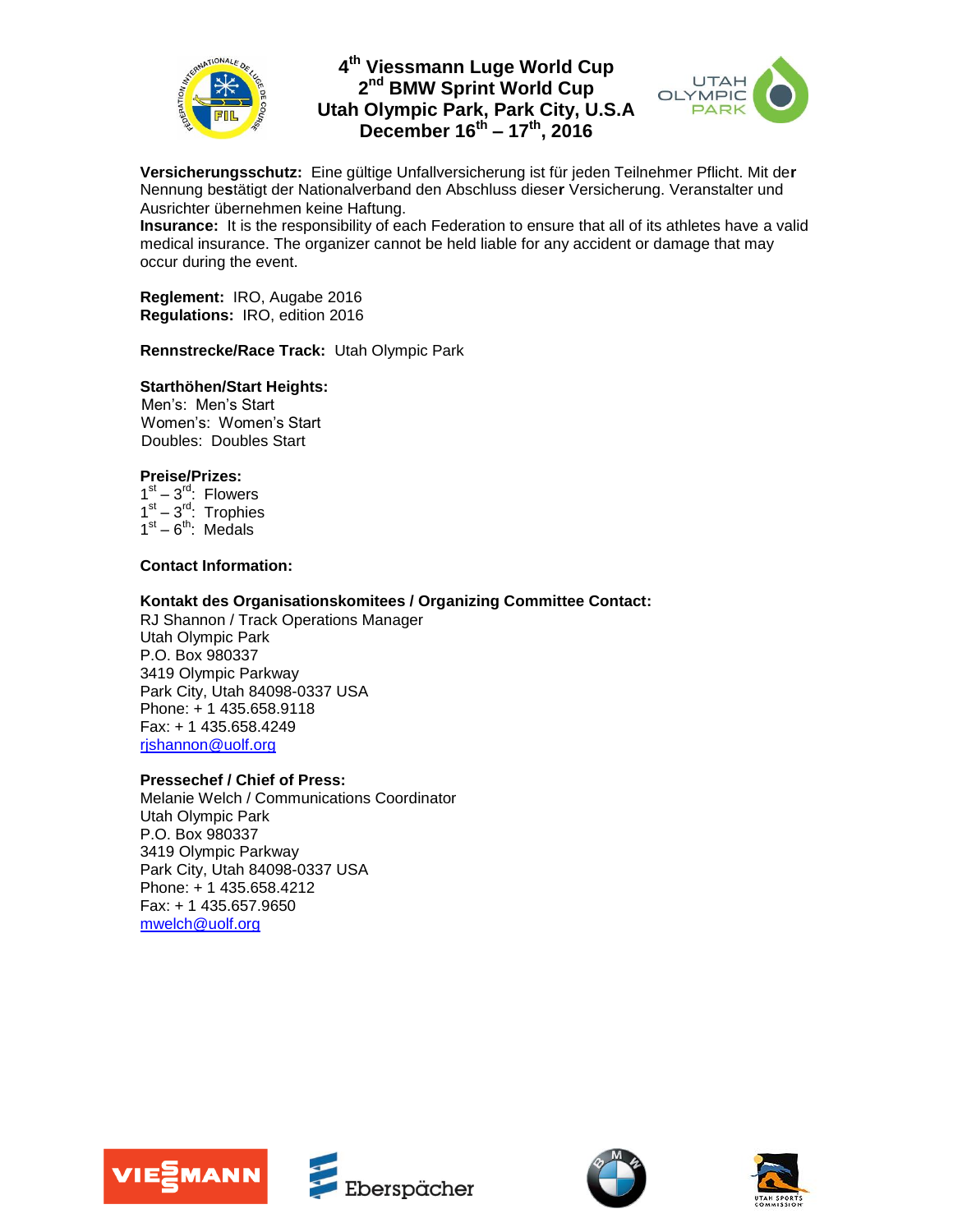

# **4 th Viessmann Luge World Cup 2 nd BMW Sprint World Cup Utah Olympic Park, Park City, U.S.A December 16 th – 17 th, 2016**



**Vorläufiger Zeitplan / Temporary Schedule:**

| Monday, December 12th:                |                                                                                         |
|---------------------------------------|-----------------------------------------------------------------------------------------|
|                                       | 14:00 - 16:00 Track Walk & Waiver Signing                                               |
| Tuesday, December 13 <sup>th</sup> :  |                                                                                         |
| 16:00                                 | <b>Additional Training</b>                                                              |
| 19:00                                 | Team captains Meeting Located on the 2 <sup>nd</sup> Floor of the Olympic Legacy Center |
| Wednesday, December 14th:             |                                                                                         |
| 08:00                                 | Training in Groups                                                                      |
| 19:30                                 | Team Captains Meeting Located on the 2 <sup>nd</sup> Floor of the Olympic Legacy Center |
| $19:00 - 21:00$                       | Team/Official/Volunteer Banquet Located in the Museum                                   |
| Thursday, December 15 <sup>th</sup> : |                                                                                         |
| 08:00                                 | Training in Groups                                                                      |
| 16:00                                 | Nations Cup                                                                             |
| 19:00                                 | <b>Training Seeded Groups</b>                                                           |
| Friday, December 16th:                |                                                                                         |
| 15:30                                 | Doubles Race Heat 1                                                                     |
| 16:40                                 | Doubles Race Heat 2                                                                     |
| 18:00                                 | Men's Race Heat 1                                                                       |
| 19:25                                 | Men's Race Heat 2                                                                       |
|                                       | <b>Awards Ceremonies</b>                                                                |
| Saturday, December $17^{\text{th}}$ : |                                                                                         |
| 11:25                                 | Women's Race Heat 1                                                                     |
| 12:40                                 | Women's Race Heat 2                                                                     |
| 14:10                                 | Doubles Sprint Cup Race                                                                 |
| 14:55                                 | Women's Sprint Race                                                                     |
| 15:35                                 | Men's Sprint Race                                                                       |
|                                       | <b>Awards Ceremonies</b>                                                                |
|                                       |                                                                                         |